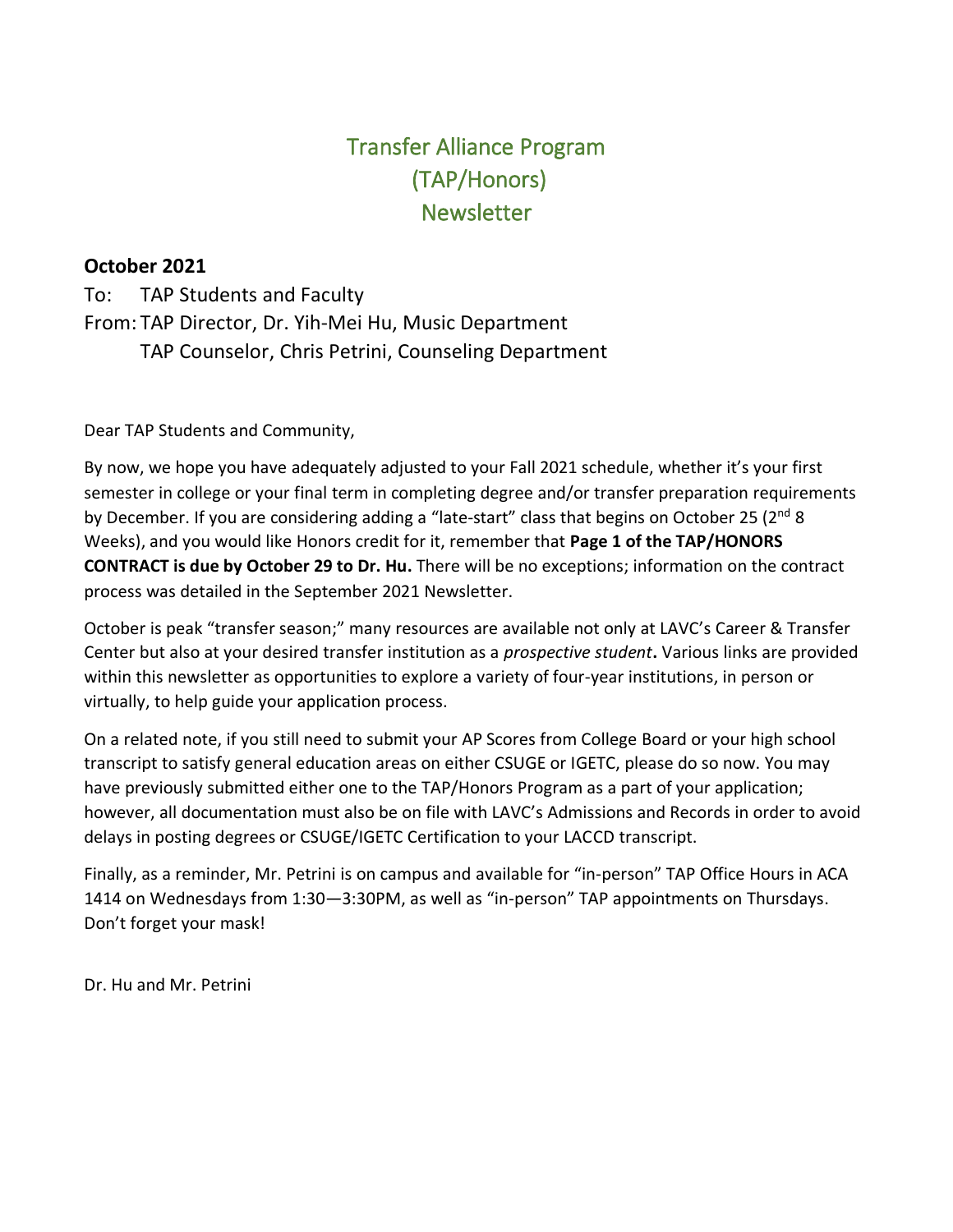## **I. FALL 2022 ADMISSION CYCLE FOR TRANSFERRING**

You are encouraged to complete your transfer applications WELL BEFORE the end of November to avoid any delay in applying due to possible application system overloads. Applications for Fall 2022 transfer are accepted according to the following deadlines:

- o California State University (CSU) Priority Application Filing Period: **October 1, 2021 – November 30, 2021**. Please use the [CSU Application link.](https://www.calstate.edu/apply/transfer)
- o University of California (UC) Application Filing Period: **November 1 – 30, 2021** (application opened on August 1). Please use the UC [Application link.](https://admission.universityofcalifornia.edu/how-to-apply/applying-as-a-transfer/)
- o University of Southern California (USC) There are two (2) application deadlines, dependent on major, as defined below. USC applicants use the [Common Application.](https://apply.transfer.commonapp.org/applicant-ux/#/login)
- o **December 1, 2021**: Deadline for all BFA Dramatic Arts programs (theatre majors); the Thornton School of Music; the Glorya Kaufman School of Dance; the Iovine and Young Academy; plus, Animation and Digital Arts majors, and Writing for Screen and Television majors in the School of Cinematic Arts.
- o **February 15, 2022**: Deadline for all other programs at USC. Students who apply for admission by February 15 will also be considered for USC Merit Scholarships.

## **II. UCLA's TAP ADMISSION & FALL 2022 TAP CERTIFICATION PROCESS**

Students who complete LAVC's TAP/Honors Program receive priority consideration for admission to UCLA College (of Letters and Science). Students not selected for admission to their first-choice major will be reviewed for an alternate major within the College, as long as it is not one of the 16 restricted majors. The alternate major must be listed on the original UC Application and match what is written on the TAP Certification form that Mr. Petrini and Dr. Hu will submit to UCLA TAP. See below for more details.

Note: Certification for non-College of Letters & Science majors at UCLA such as Arts and Architecture, Engineering, Music, Nursing, or Theater, Film and Television can be obtained if the student completes the prerequisites for an appropriate alternate major in the College of Letters & Science (Pre-Public Affairs and Pre-Education and Social Transformation cannot be listed as an alternate major). **This TAP Certification, however, is not considered in the review for selection by the UCLA professional undergraduate schools.**

#### UC Application Process

- $\circ$  Complete and submit the UC Application between November 1 30, 2021 for Fall 2022.
- o You **DO NOT** need to indicate on your UC application that you are a TAP student, as this is handled during the TAP Certification process.
- $\circ$  The alternate major in UCLA's College must be listed on your original UC Application and match what is written on the TAP Certification form, which will be submitted by Mr. Petrini and Dr. Hu in early Spring 2022. Requests to add or change the alternate major after submission of the application will not be considered. This applies to all alternate majors at UCLA.
- $\circ$  Beginning January 6, all applicants must submit an online UC Transfer Application Update form to report final Fall 2021 grades and in-progress or planned coursework (priority deadline is January 31). Students are required to notify UCLA of any and all changes/updates to their work-in-progress as they occur. UCLA's admission decision is based upon a review of current work-in-progress.
- o Do not forget to apply to any UC campus in which you submitted a TAG.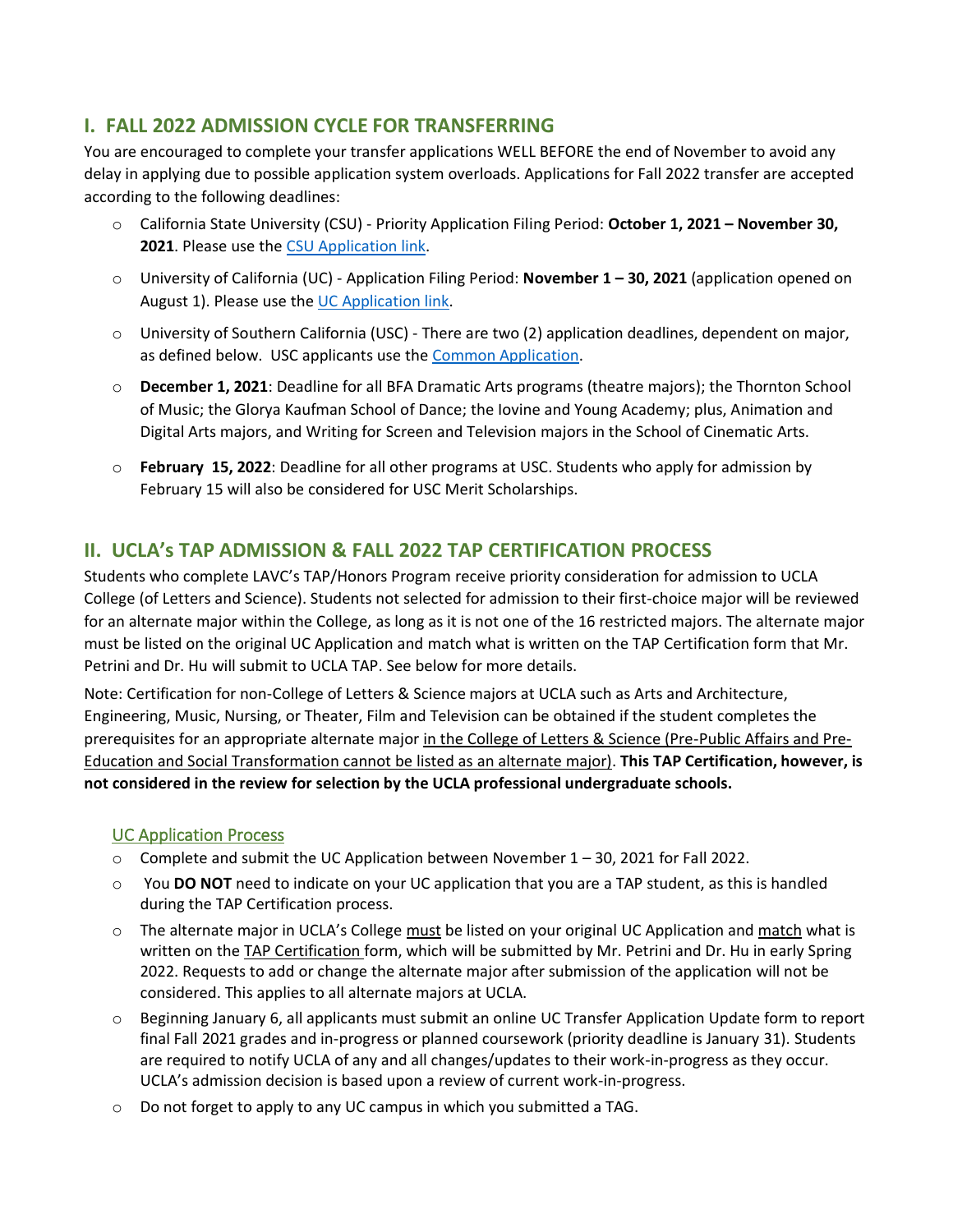- o To see if other UC campuses admit students to an alternate major, consult pages 45 and 46 of the **Quick Reference Guide to UC Admissions** for specific campus policies: <https://admission.universityofcalifornia.edu/counselors/files/quick-reference.pdf>
- o For **Undocumented student resources** and support with the UC application, visit: <https://undoc.universityofcalifornia.edu/>
- o For **Veterans student resources** and support with the UC application, visit: <https://veterans.universityofcalifornia.edu/>

#### LAVC Certification Process – TAP Requirements

- o In order to be TAP Certified for Fall 2022 admission, students must have **18 or 15 Honors units completed, plus LIB SCI 101, by the end of Spring 2022. At least 9 Honors units must be completed by the end of Fall 2021 in order for the TAP Certification process to be initiated.**
- o Students will complete a personalized TAP Completion Plan showing how they have met—or plan to meet—these above requirements by stated deadlines. Email Mr. Petrini to receive a TAP Completion Plan if you plan to be TAP Certified for Fall 2022 admission.
- $\circ$  Students will make an appointment with Mr. Petrini in November or December 2021 (once your Winter/Spring 2022 schedule is set) to complete the TAP Certification worksheet, using information from your TAP Completion Plan, your UC Application, and all transcripts.
- o Beginning January 3, 2022, LAVC will receive a list of all TAP students who have applied to UCLA. This will allow the identification of students in our program whom should be TAP Certified, and thus eligible for priority consideration for admission to UCLA College.
- o Mr. Petrini and Dr. Hu will facilitate all forms to be submitted for TAP Certification.
- $\circ$  TAP-Certified applicants will receive priority consideration as files are evaluated throughout March, and admission decisions will be released in late April 2022.
- o Review these [Frequently Asked Questions,](o%09http:/tap.ucla.edu/for-students-staff/tap-admission-and-certification-cycle/frequently-asked-questions#toggle-id-3) which may help you determine what is more important to complete—major prep or IGETC.

## **III. UC CAMPUS FALL EVENTS FOR PROSPECTIVE STUDENTS**

This Fall, University of California campuses are offering in-person or virtual events for prospective students, including college fairs, appointments, admissions sessions, tours, and videos on admission, housing, and/or financial aid and scholarships. Each campus continues to work closely with state, federal and local agencies to ensure the safety of the campus and community. Therefore, the format of events could change depending on current guidelines. See each link for specific campus details.

[UC Berkeley:](https://universityofcalifornia.us3.list-manage.com/track/click?u=85dd67450c3165234698f75b7&id=69e72f6981&e=380e267355) Open House **October 9**; programming throughout September and October [UC Davis:](https://universityofcalifornia.us3.list-manage.com/track/click?u=85dd67450c3165234698f75b7&id=29d6c02bab&e=380e267355) Open House **October 4-29**; programming for families and students offered throughout the fall quarter

[UC Irvine:](https://universityofcalifornia.us3.list-manage.com/track/click?u=85dd67450c3165234698f75b7&id=9d4e17c9d6&e=380e267355) Preview Week **October 11-15** (Virtual)

[UCLA:](https://universityofcalifornia.us3.list-manage.com/track/click?u=85dd67450c3165234698f75b7&id=b372096f7e&e=380e267355) Open House **September 25-30** (Virtual)

[UC Merced](https://universityofcalifornia.us3.list-manage.com/track/click?u=85dd67450c3165234698f75b7&id=43521d759f&e=380e267355)[:](https://universityofcalifornia.us3.list-manage.com/track/click?u=85dd67450c3165234698f75b7&id=f85bcc6b87&e=380e267355) Programming available throughout September, October, and November

[UC Riverside:](https://universityofcalifornia.us3.list-manage.com/track/click?u=85dd67450c3165234698f75b7&id=674f78e561&e=380e267355) Discover UCR **November 1-4** (Virtual)

[UC San Diego: F](https://universityofcalifornia.us3.list-manage.com/track/click?u=85dd67450c3165234698f75b7&id=28203452d6&e=380e267355)all Showcase **October 2**; Programming available throughout September, October, and November

[UC Santa Barbara:](https://universityofcalifornia.us3.list-manage.com/track/click?u=85dd67450c3165234698f75b7&id=5a98d9cdea&e=380e267355) Programming throughout October and November

[Santa Cruz:](https://universityofcalifornia.us3.list-manage.com/track/click?u=85dd67450c3165234698f75b7&id=c518c5e5e9&e=380e267355) Programming throughout September, October, and November